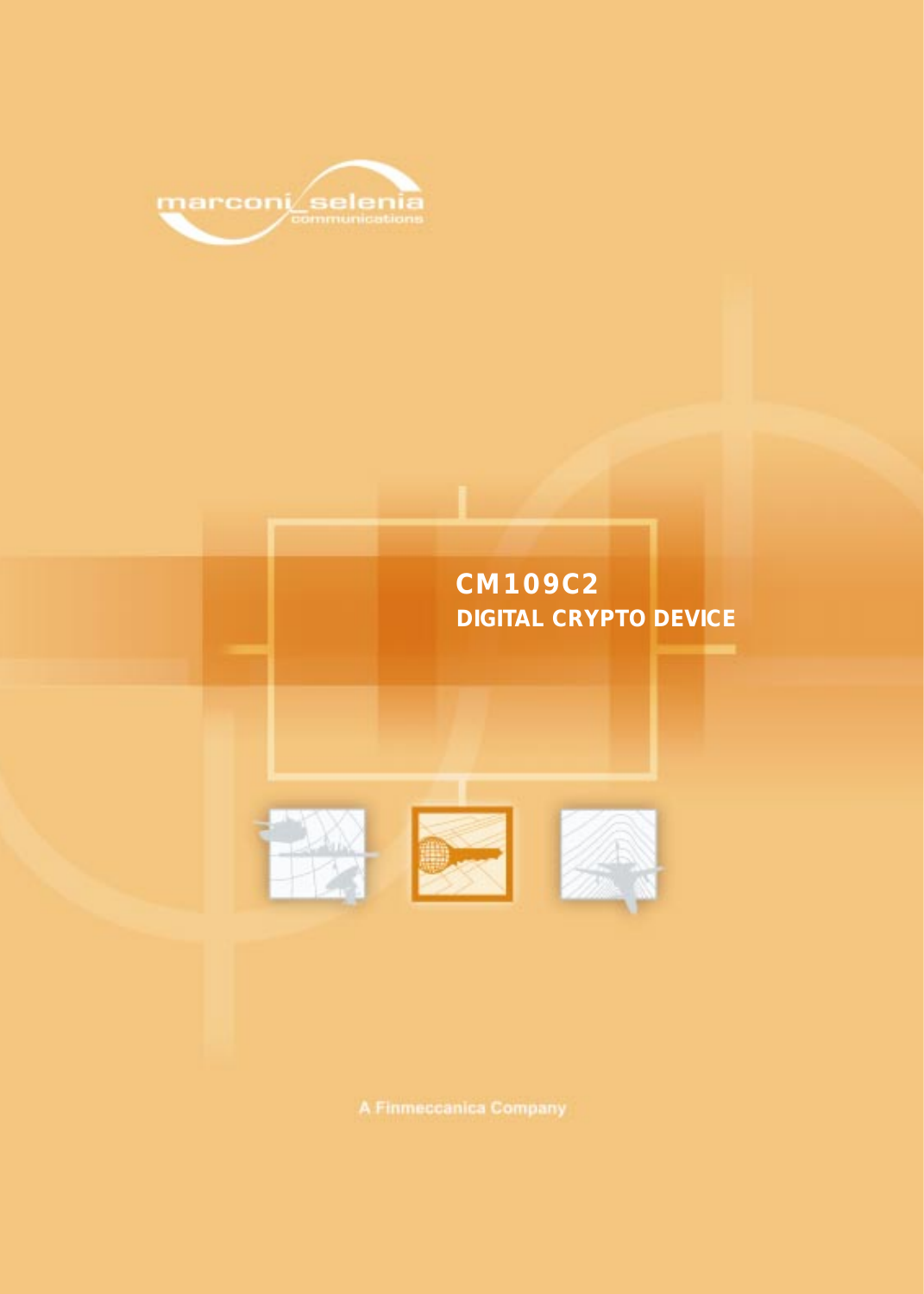

## **CM109C2 DIGITAL CRYPTO DEVICE**

### **DESCRIPTION**

CM109C2 is a crypto device used to encrypt digital data, in compliance with the ITU-T G.703 (2 Mbit/s) standard.

The chassis is made of a light aluminium alloy with upper removable cover.

The device comprises four main elements: the power supply, the control and encryption sections, the interfaces and the front panel.

CM109C2 can store up to 60 crypto variables: key downloading is made by a mobile electronic transfer device (punched tape reader or fill gun). The device must be connected between a multiplexer or a digital centre and a radio relay, or an optical line termination or a second digital centre.

It can be used also in networks on transport connections (between gateway, bridges, etc.).

The device has also in clear modalities.

#### **Data mode**

• 2 Mbit/s synchronous mode

#### **Operating mode**

- Full duplex
- Auto-sync mode.

### **Functionalities**

- Data: 2 Mbit/s
- Selective key downloading
- Selective/total emergency deletion
- Keys updating
- Permanent key storage
- Remote control
- Anti tampering function
- BITE (Built In Test Equipment).

#### **Physical data**

- Dimensions: 92H x 448L x 395D mm.
- Weight: 13 kg.

#### **Electrical data**

• Input voltage:  $115/220$  Vac  $\pm 15%$ 45-63 Hz; 21-32 Vdc

- Power requirement: 40W max
- Back-up battery: BA1372/U 6.75V-BA5372/U 6V.

#### **Interfaces**

• ITU-T G.703 2 Mbit/s.

#### **Tempest**

• In compliance with AMSG 720B.

### **Encryption Algorithm**

- NATO approved
- Nationally approved.

#### **Interoperability**

• NATO approved DISBEE devices.

#### **Key Management System KS109**

System elements associated with the CM109 crypto device:

- Personal computer (COTS / MOTS)
- Tape puncher (optional)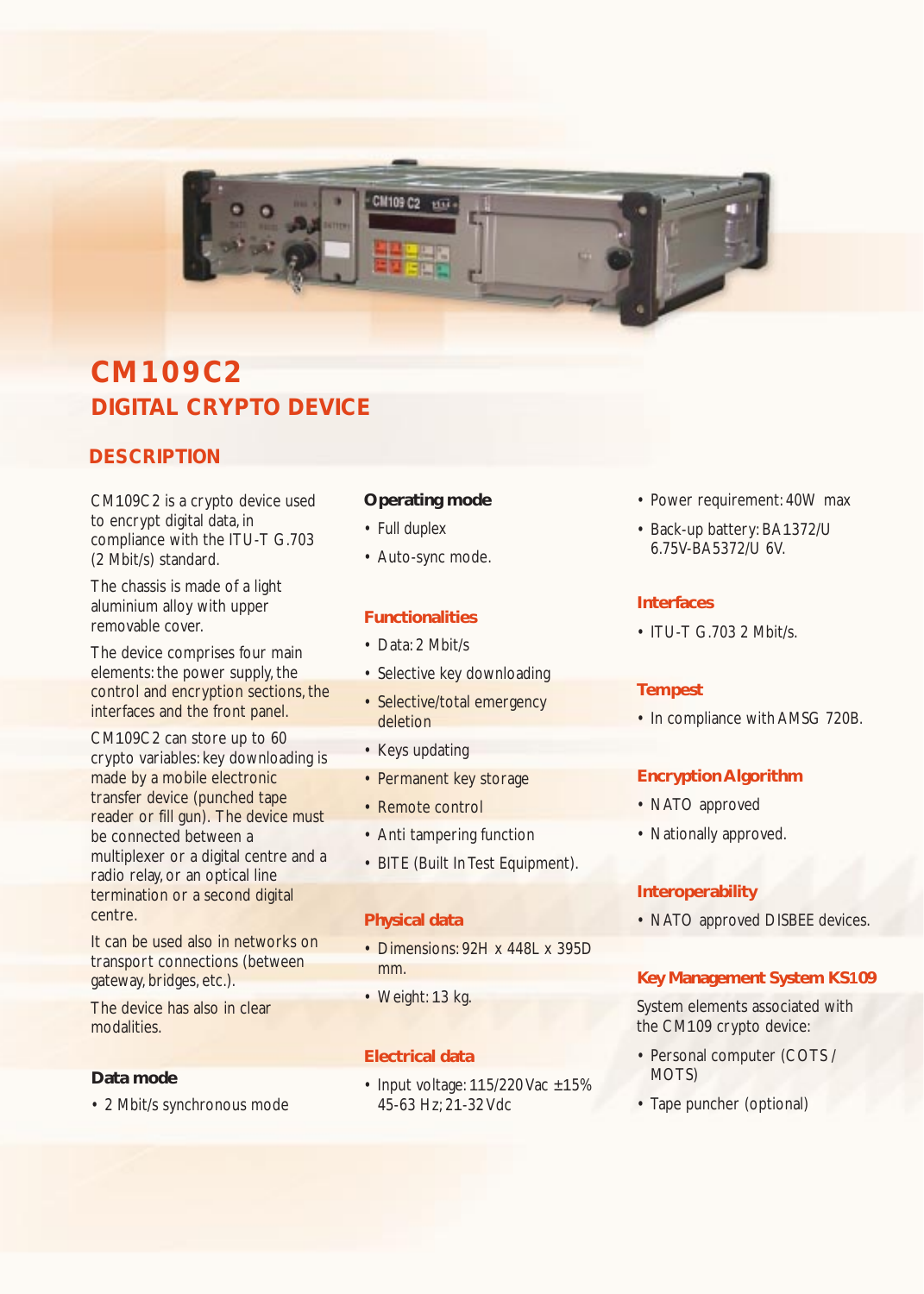## **Ore Administration of the Administration** 010010001111010100110010

• Software application packets to generate, distribute and manage the keys.

#### **Functions**

- Key generation by encryption
- Encrypted keys storage and management by PC
- Encrypted keys transmission by the network management system by fill gun or floppy disk.

#### **Ancillary devices: FG101**



FG101 is a portable device used to store a maximum of 8 keys in compliance with the EUROCOM

D/1 Crypto Supplement, or a maximum of 4 encrypted keys.

It is endowed with a battery that allows the storage of the keys for up to one year.

- Line interface in compliance with the EUROCOM D/1 Crypto **Supplement**
- Internal supply battery: BA1372/U 6.75V -BA5372/U 6V.

#### **Physical data**

- Dimensions: 75 x 150 x 45 mm  $(H \times L \times D)$
- Weight: 0.6 kg.



TR101 is a portable punched tape reader used to transfer the keys on tape in compliance with the EUROCOM D/1 Crypto Supplement.

It is endowed with an internal battery that has the duration of one year.

- Line interface in compliance with the EUROCOM D/1 Crypto **Supplement**
- Internal supply battery type: BA1372/U 6.75V -BA5372/U 6V.

#### **Physical data**

- Dimensions: 60 x 150 x 45 mm  $(H \times L \times D)$
- Weight: 0.7 kg.